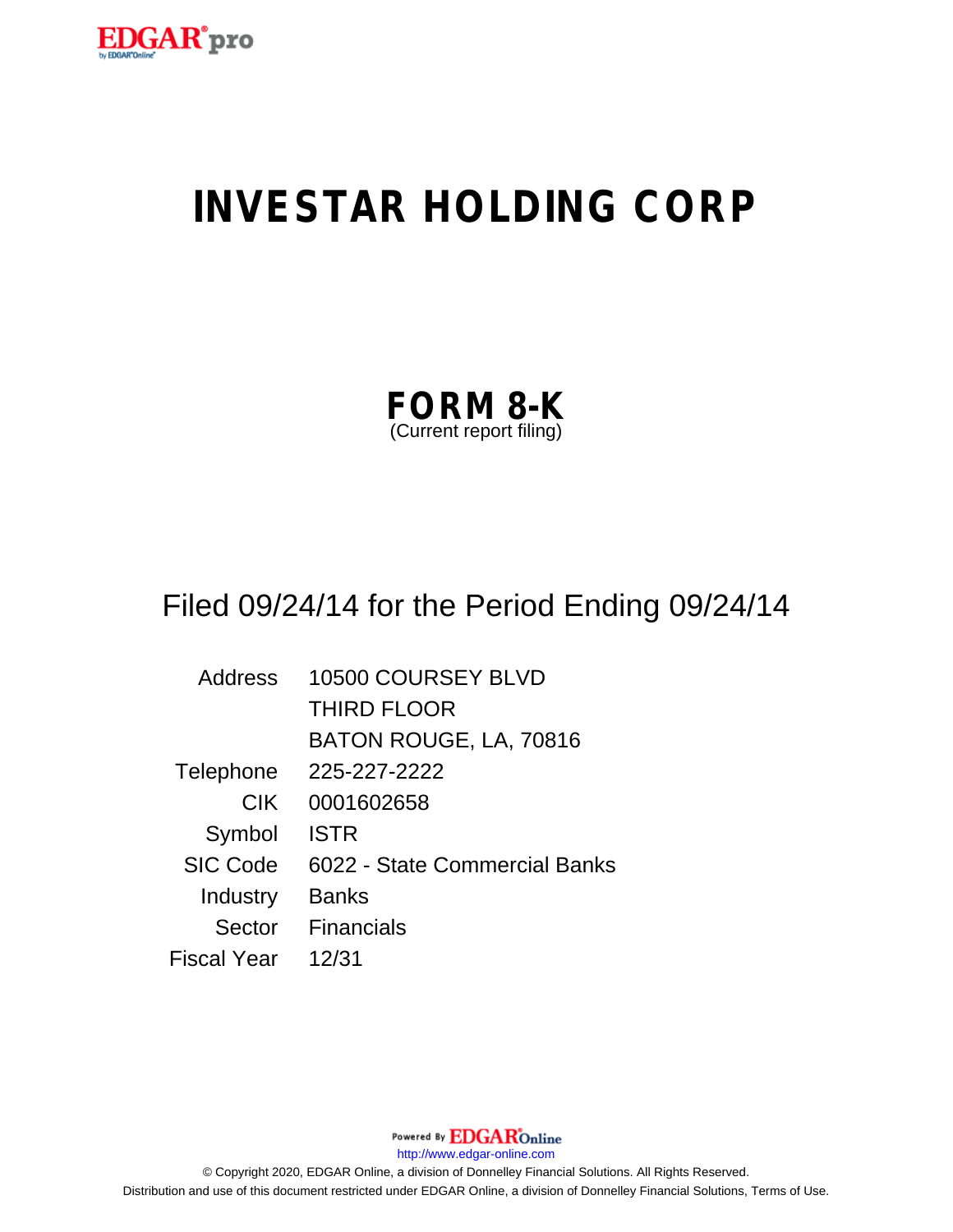## **UNITED STATES SECURITIES AND EXCHANGE COMMISSION**

**WASHINGTON, D.C. 20549** 

L

## **FORM 8-K**

L

**CURRENT REPORT Pursuant to Section 13 or 15(d) of the Securities Exchange Act of 1934** 

**Date of report (Date of earliest event reported): September 24, 2014** 

L

# **Investar Holding Corporation**

**(Exact name of registrant as specified in its charter)** 

L

**Louisiana 001-36522 27-1560715 (State or other jurisdiction of incorporation)** 

 $\overline{a}$ Ē

 $\overline{a}$  $\overline{a}$ 

**(Commission File Number)** 

**(I.R.S. Employer Identification No.)** 

**7244 Perkins Road Baton Rouge, Louisiana 70808 (Address of principal executive offices, including zip code)** 

**Registrant's telephone number, including area code: (225) 227-2222** 

L

Check the appropriate box below if the Form 8-K filing is intended to simultaneously satisfy the filing obligation of the registrant under any of the following provisions (see General Instruction A.2. below):

 $\Box$  Written communications pursuant to Rule 425 under the Securities Act (17 CFR 230.425)

 $\Box$  Soliciting material pursuant to Rule 14a-12 under the Exchange Act (17 CFR 240.14a-12)

 $\Box$  Pre-commencement communications pursuant to Rule 14d-2(b) under the Exchange Act (17 CFR 240.14d-2(b))

 $\Box$  Pre-commencement communications pursuant to Rule 13e-4(c) under the Exchange Act (17 CFR 240.13e-4(c))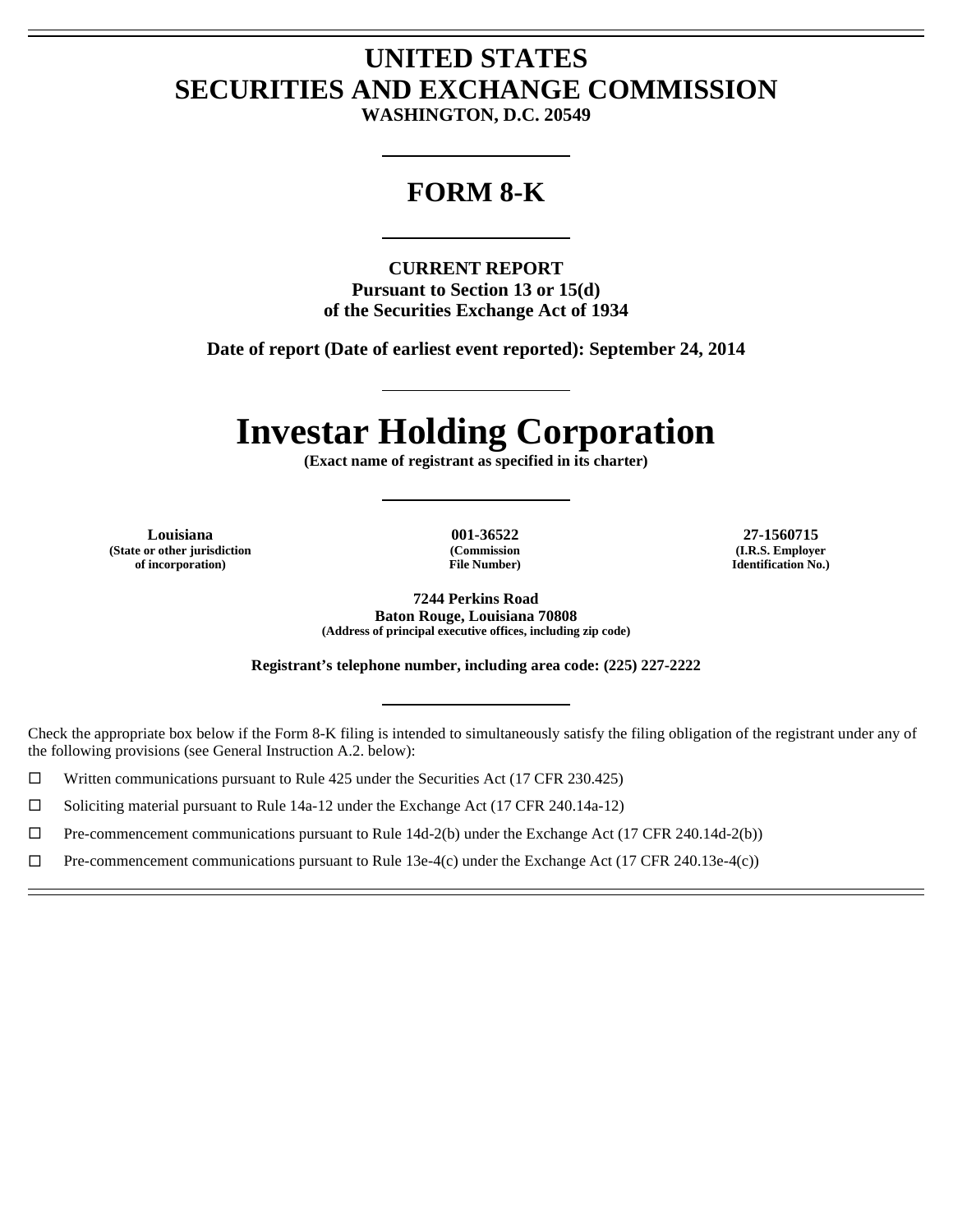### **Item 7.01. Regulation FD Disclosure**

Investar Holding Corporation (the "Company") has announced that John J. D'Angelo, Chief Executive Officer and President, will make a presentation regarding the Company at the 2014 Financial Institutions Conference hosted by the Society of Louisiana Certified Public Accountants to be held Wednesday, September 24, 2014 at the L'Auberge Hotel & Casino in Baton Rouge, Louisiana. The slides attached to this report as Exhibit 99.1 were prepared for the presentation.

The information in this report is being furnished, not filed, pursuant to Regulation FD. Accordingly, the information in Items 7.01 and 9.01 of this report will not be incorporated by reference into any registration statement filed by the Company under the Securities Act of 1933, as amended, unless specifically identified therein as being incorporated therein by reference. The furnishing of the information in this report is not intended to, and does not, constitute a determination or admission by the Company that the information in this report is material or complete, or that investors should consider this information before making an investment decision with respect to any security of the Company.

The exhibit to this report may include certain statements concerning expectations for the future that are forward-looking statements as defined by federal securities law. It is important to note that the Company's actual results could differ materially from those projected in such forward-looking statements. Factors that could affect those results include those mentioned in the Company's Registration Statement on Form S-1 that the Company originally filed with the SEC on May 16, 2014 (and subsequently amended) and other documents that the Company has filed with the Securities and Exchange Commission. The Company does not intend to update these statements unless required by the securities laws to do so, and the Company undertakes no obligation to publicly release the result of any revisions to any such forwardlooking statements that may be made to reflect events or circumstances after the date of this report or to reflect the occurrence of unanticipated events.

## **Item 9.01. Financial Statements and Exhibits.**

(d) Exhibits

Exhibit Description of Exhibit 99.1 Presentation slides to be used on September 24, 2014 at the 2014 Financial Institutions Conference hosted by the Society of Louisiana Certified Public Accountants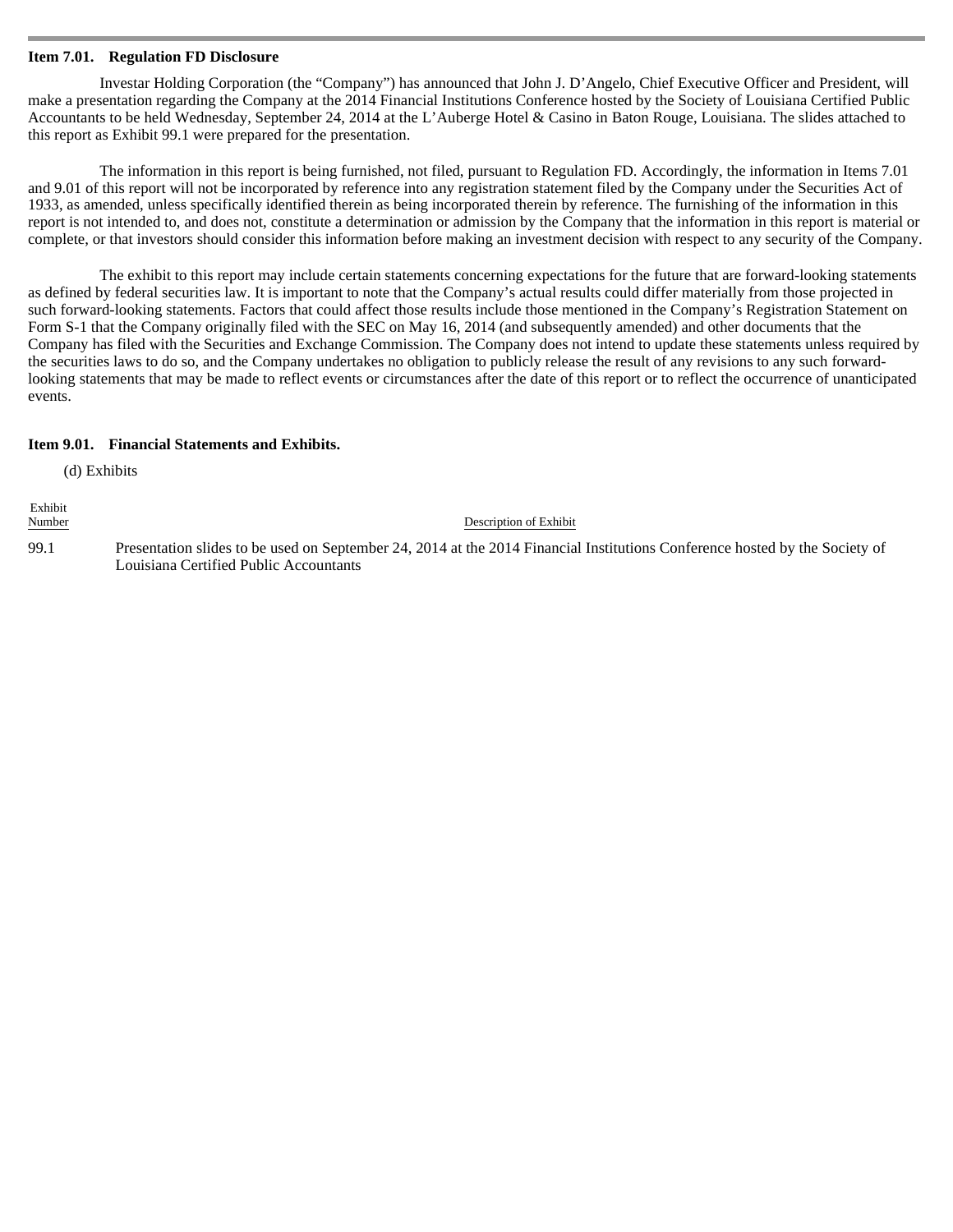Pursuant to the requirements of the Securities Exchange Act of 1934, the Company has duly caused this report to be signed on its behalf by the undersigned hereunto duly authorized.

## **INVESTAR HOLDING CORPORATION**

Date: September 24, 2014 By: /s/ John J. D'Angelo

 John J. D'Angelo President and Chief Executive Officer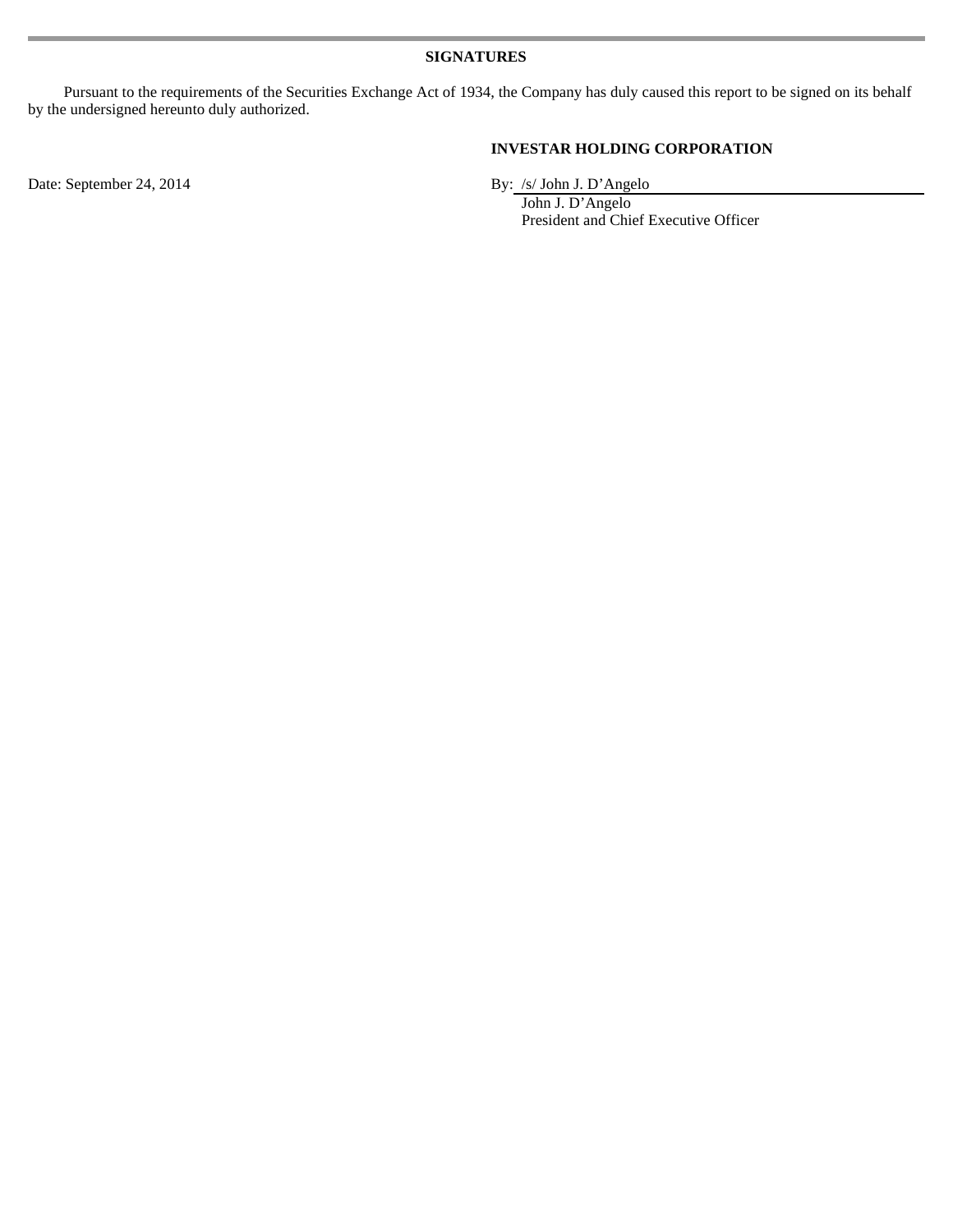

September 24, 2014

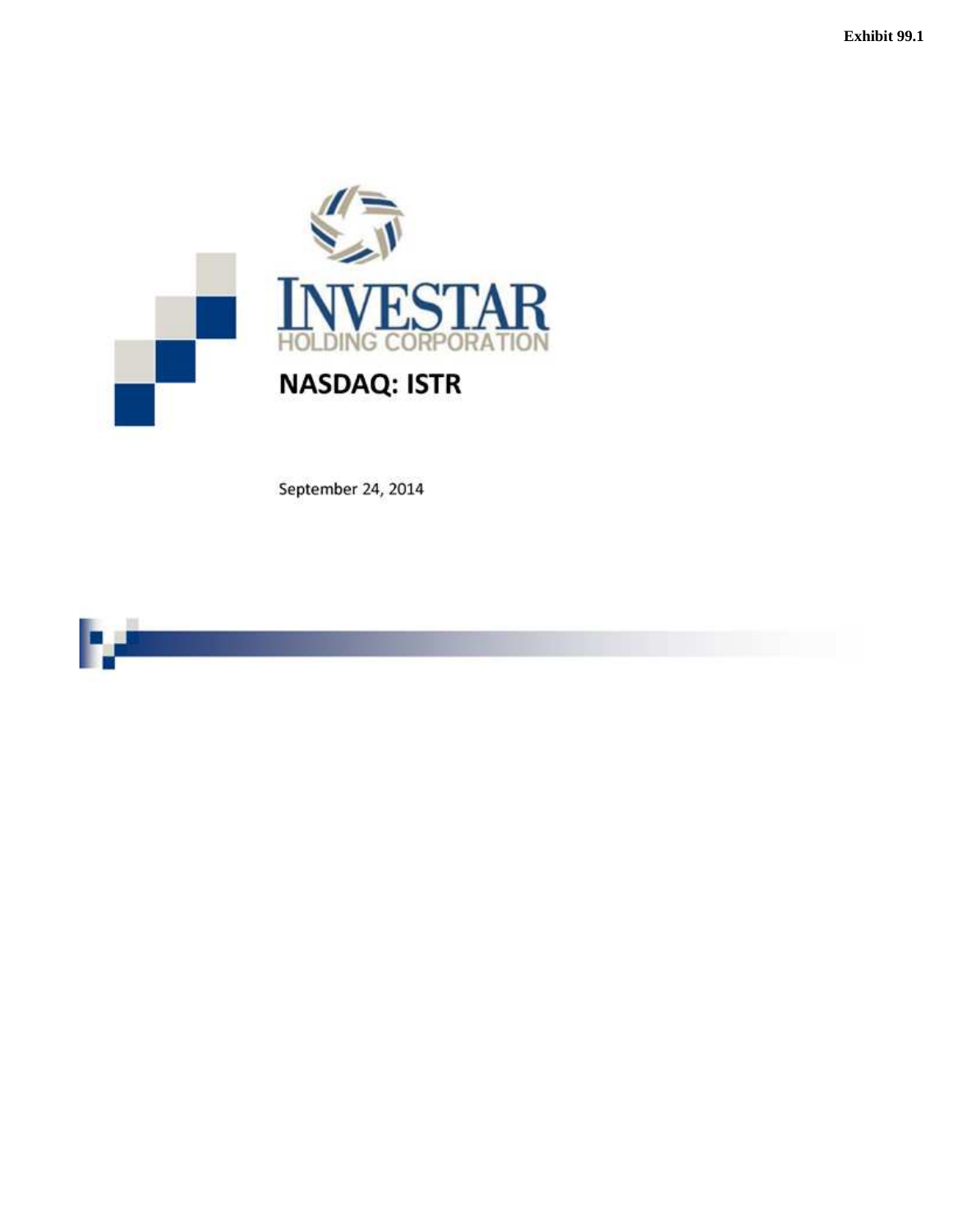# **Forward-looking Statements**



This presentation may include forward-looking statements as defined by the Private Securities Litigation Reform Act of 1995. These forward-looking statements are based upon current expectations and assumptions about our business that are subject to a variety of risks and uncertainties that could cause the actual results to differ materially from those described in this presentation. You should not rely on forward-looking statements as a prediction of future events.

Additional information regarding factors that could cause actual results to differ materially from those discussed in any forward looking statements are described in reports and registration statements we file with the SEC, including our Annual Report on Form 10-K and subsequent Quarterly Reports on Form 10-Q and Current Reports on Form 8-K, copies of which are available on the Investar internet website http://www.investarbank.com.

We disclaim any obligation to update any forward-looking statements or any changes in events, conditions or circumstances upon which any forward-looking statement may be based except as required by law.

## www.investarbank.com

## NASDAQ: ISTR

We encourage everyone to visit the Investors Section of our website at www.investarbank.com, where we have posted additional important information such as press releases and SEC filings.

We intend to use our website to expedite public access to timecritical information regarding the Company in advance of or in lieu of distributing a press release or a filing with the SEC disclosing the same information.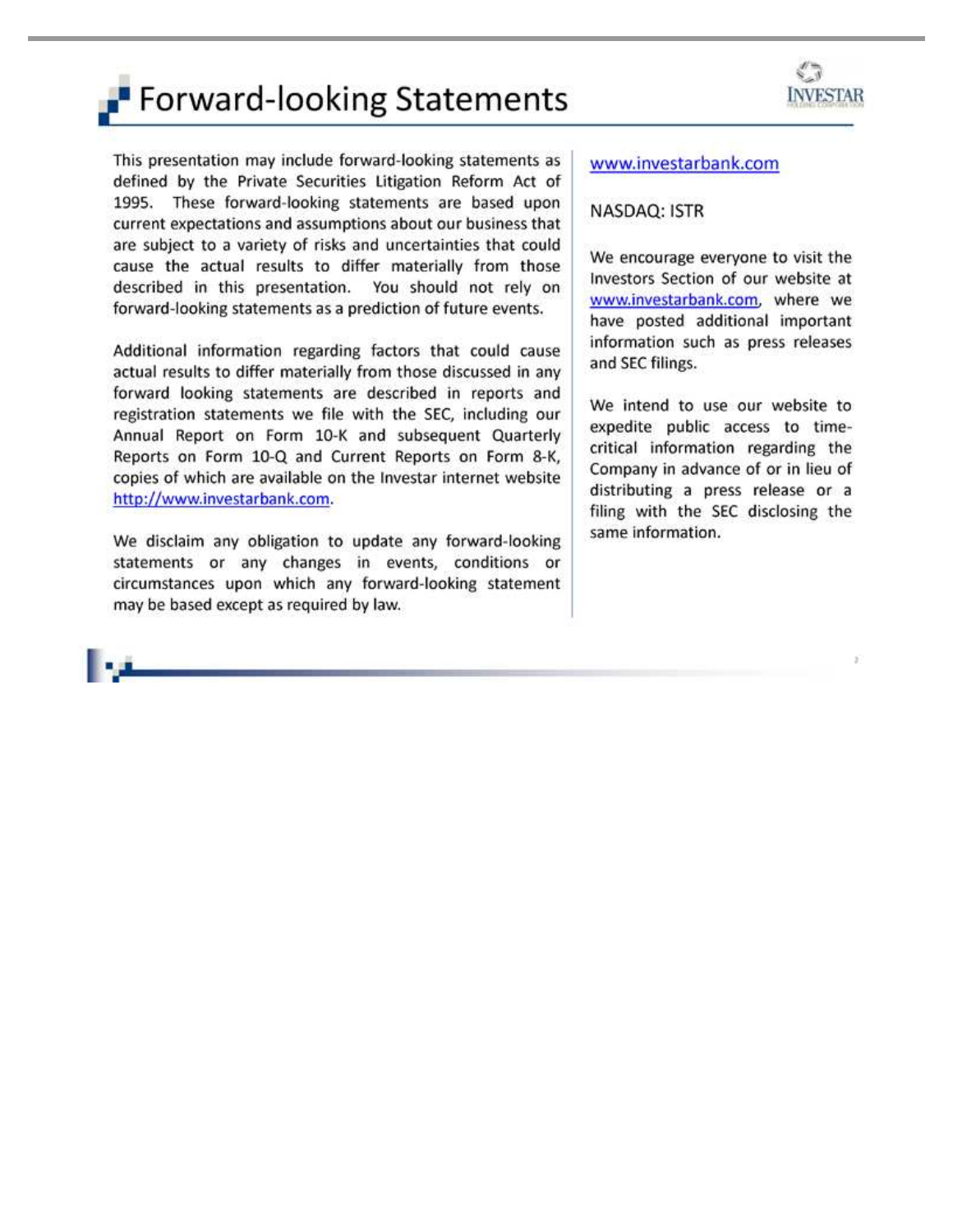## $\sqrt{\frac{1}{2}}$ **INVESTAR P** Investar Holding Corporation Accomplishments

Since commencing operations in June 2006, Investar has successfully established a profitable commercial bank in multiple growth markets:

Firmly Established in Four Key Louisiana Markets

**High Quality Organic Loan Portfolio** 

Very Strong Growth Complemented by Two Successful Acquisitions

**Key Areas Staffed with Experienced Bankers** 

Nimble Institution Able to Shift Resources as Customers' Demands Change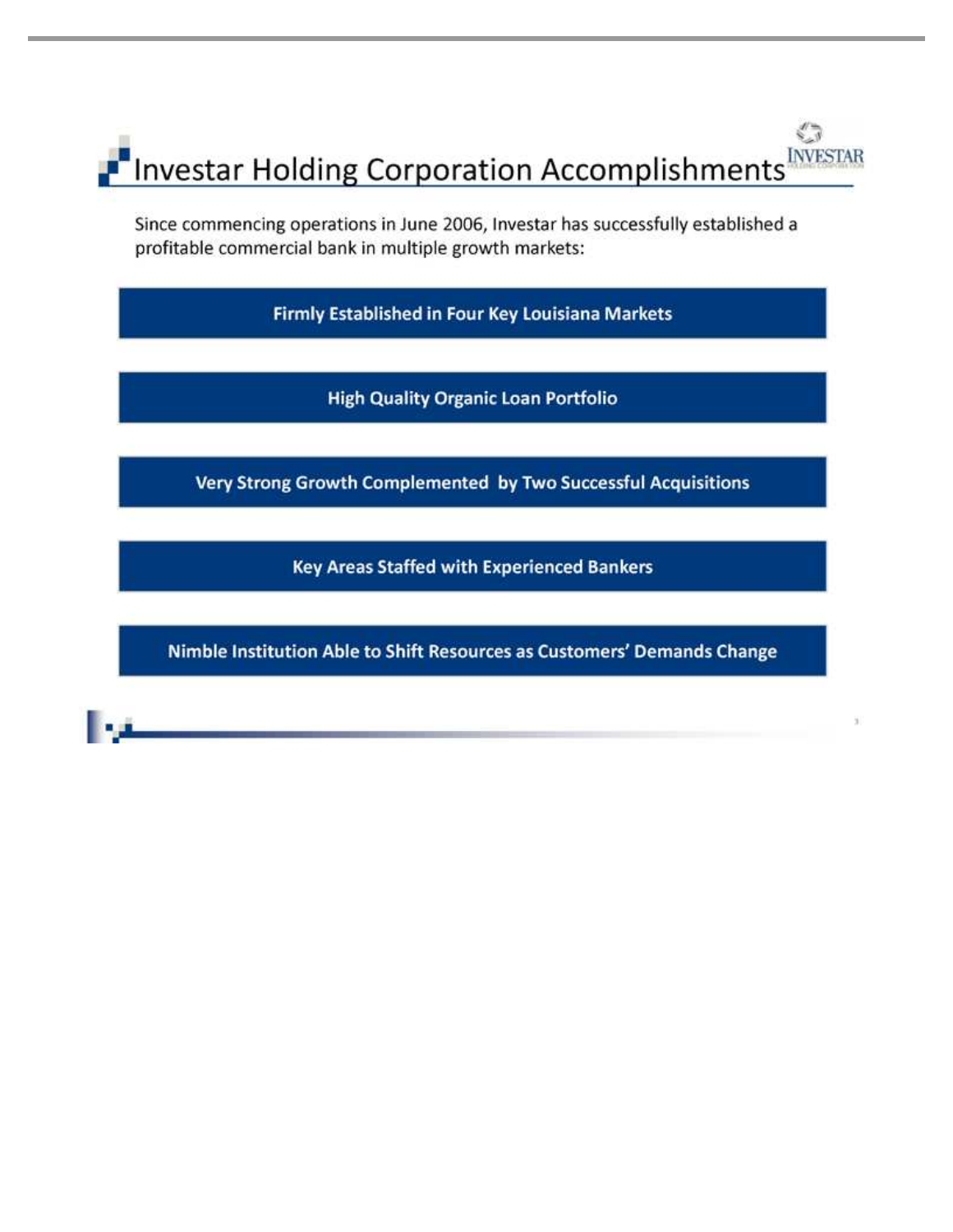



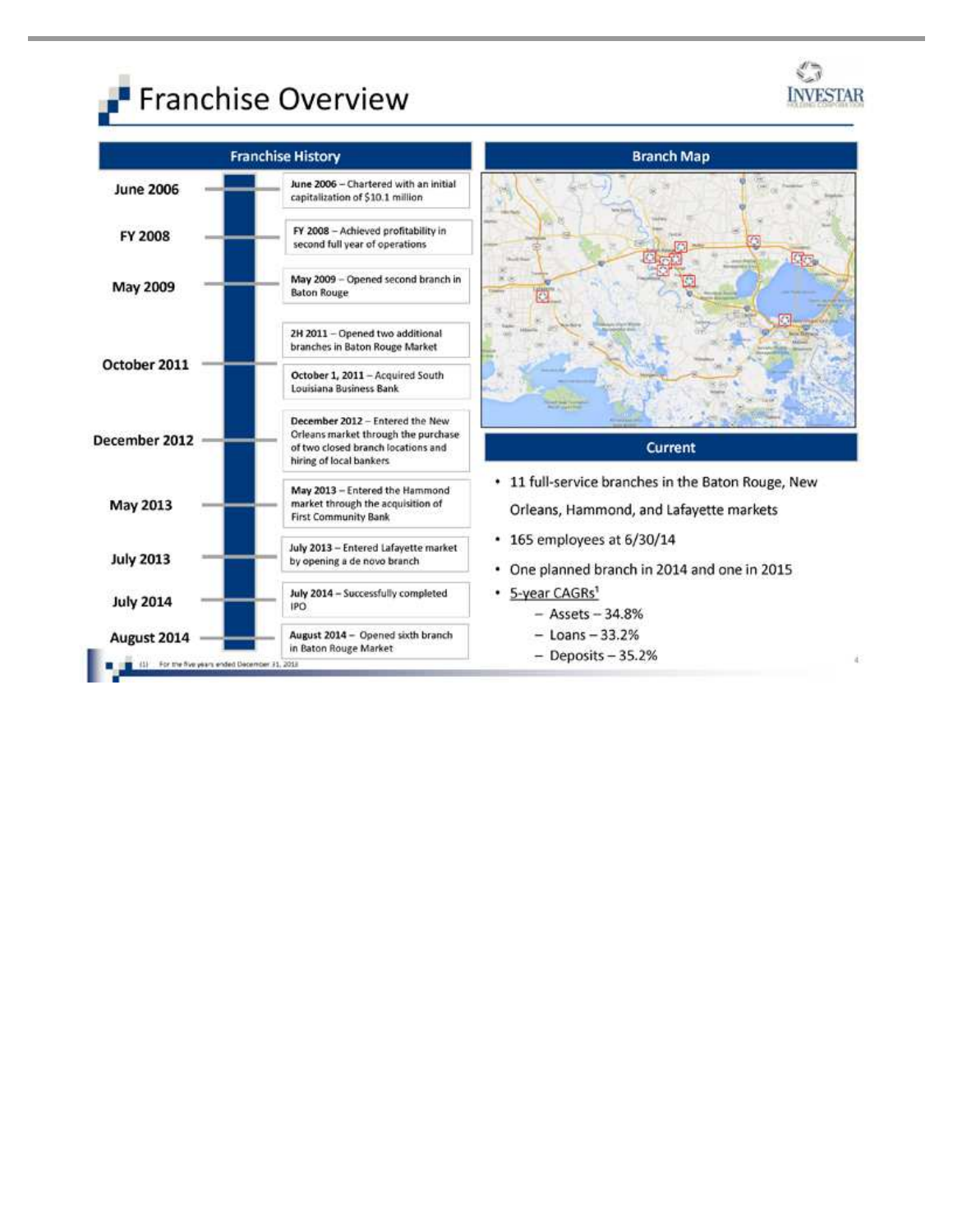



c

#### Management ٠

- Continue to add experienced bankers in new and existing markets

#### Market ٠

- Southern Louisiana focus with complementary new market expansion
- Growth
	- 24 Leverage existing infrastructure in four markets
	- Limited de novo branching
	- Opportunistic, disciplined acquisition strategy

#### **Asset Quality** ٠

- Loan portfolio diversity
- Disciplined credit philosophy legacy delinquencies less than 1%  $\sim$

## • Profitability

- Expected to increase as investment in infrastructure has already been made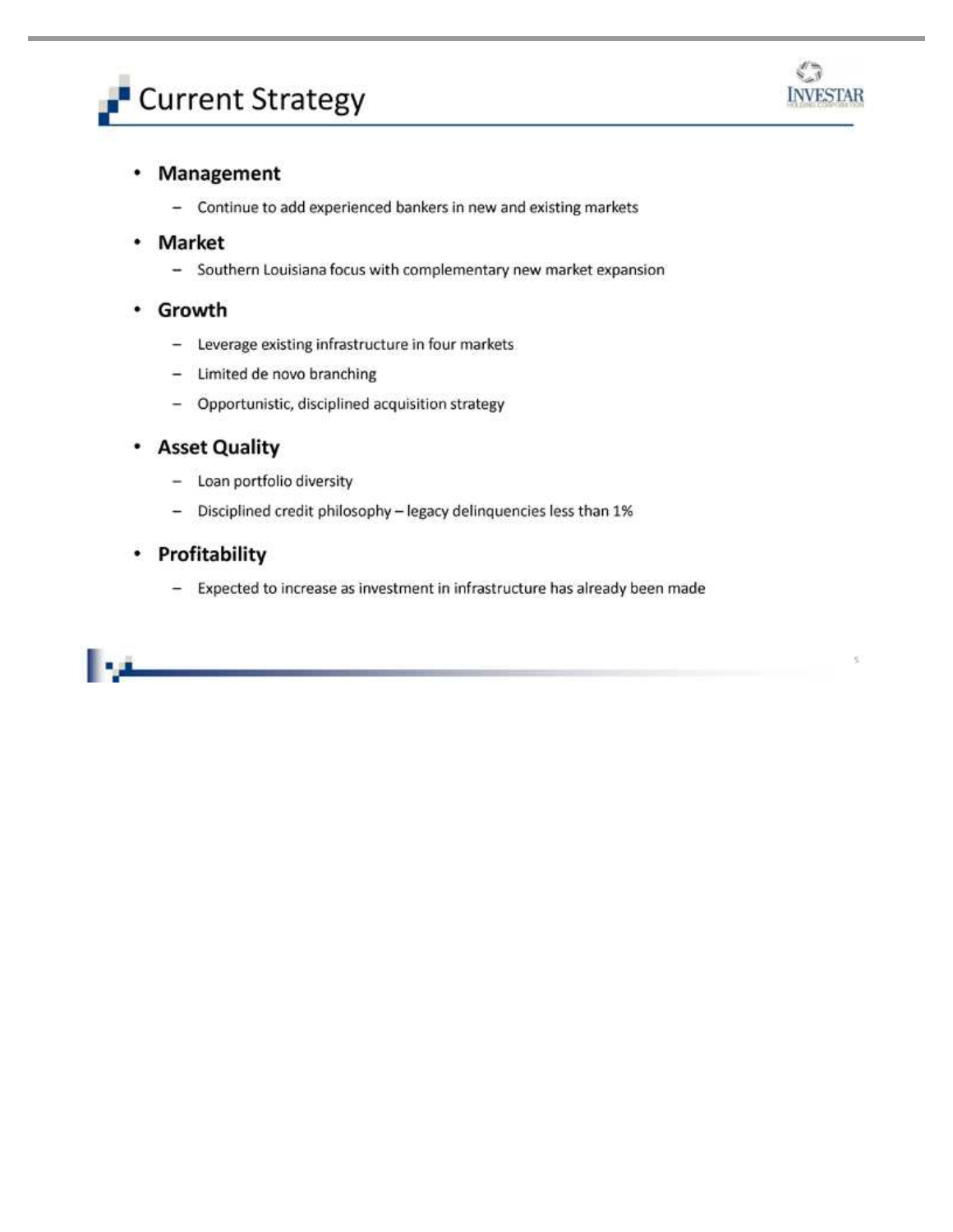



¥.

#### Baton Rouge is Louisiana's second largest market by deposits and is the state capital ۰

- The farthest inland deep-water port on the Mississippi River, Baton Rouge is a major center of commercial and industrial activity, especially for the chemical and gas industry
- $\sim$ Center for research and development, renewable energy sources, transportation, construction, and distribution. IBM announced in March 2013 plans to locate a service center in downtown Baton Rouge resulting in 800 new direct jobs
- In the July/August 2013 issue, Business Facilities magazine ranked Baton Rouge the No. 1 metro area in the United States for Economic Growth Potential

| Rank           | Institution (ST)                        | <b>Branches</b> | <b>Deposits</b><br>(Smm) | Market<br>Share (%) |
|----------------|-----------------------------------------|-----------------|--------------------------|---------------------|
| $\mathbf{1}$   | IPMorgan Chase & Co. (NY)               | 34              | \$6,853                  | 38.4%               |
| $\mathbf{2}^-$ | Capital One Financial Corp. (VA)        | 28.             | 3,140                    | 17.6                |
| $\mathbf{1}$   | Hancock Holding Co. (MS)                | 32              | 2,002                    | 11.2                |
| 4.             | Regions Financial Corp. (AL).           | 27              | 1,831                    | 10.3                |
| s:             | <b>IBERIABANK Corp. (LA)</b>            | 10              | 561                      | 3.1                 |
| 6              | Investar Holding Corp. (LA)             | $5 -$           | 327                      | 1.8                 |
| y.             | American Gateway Finl Corp. (LA)        | 10              | 265                      | LS.                 |
| 8.             | Bus. First Bancshares Inc. (LAI         | 1               | 259                      | 1.5                 |
| 9              | First Guaranty Bancshares Inc. (LA)     | 5               | 225                      | 13                  |
| 10             | Citizens Bancorp. Inc. (LA)             | 7.              | 202                      | 1.1                 |
|                | <b>Total For Institutions In Market</b> | 245             | 17,848                   |                     |



**Total Deposits: \$18.0 Billion** 

March 31, 2014 Deposits: \$355.2 million

March 31, 2014 Loans: \$195.7

te: Large barks defined as having over \$50 billion in assets<br>roe: 5%. Financial: Deposit data as of June 30, 2013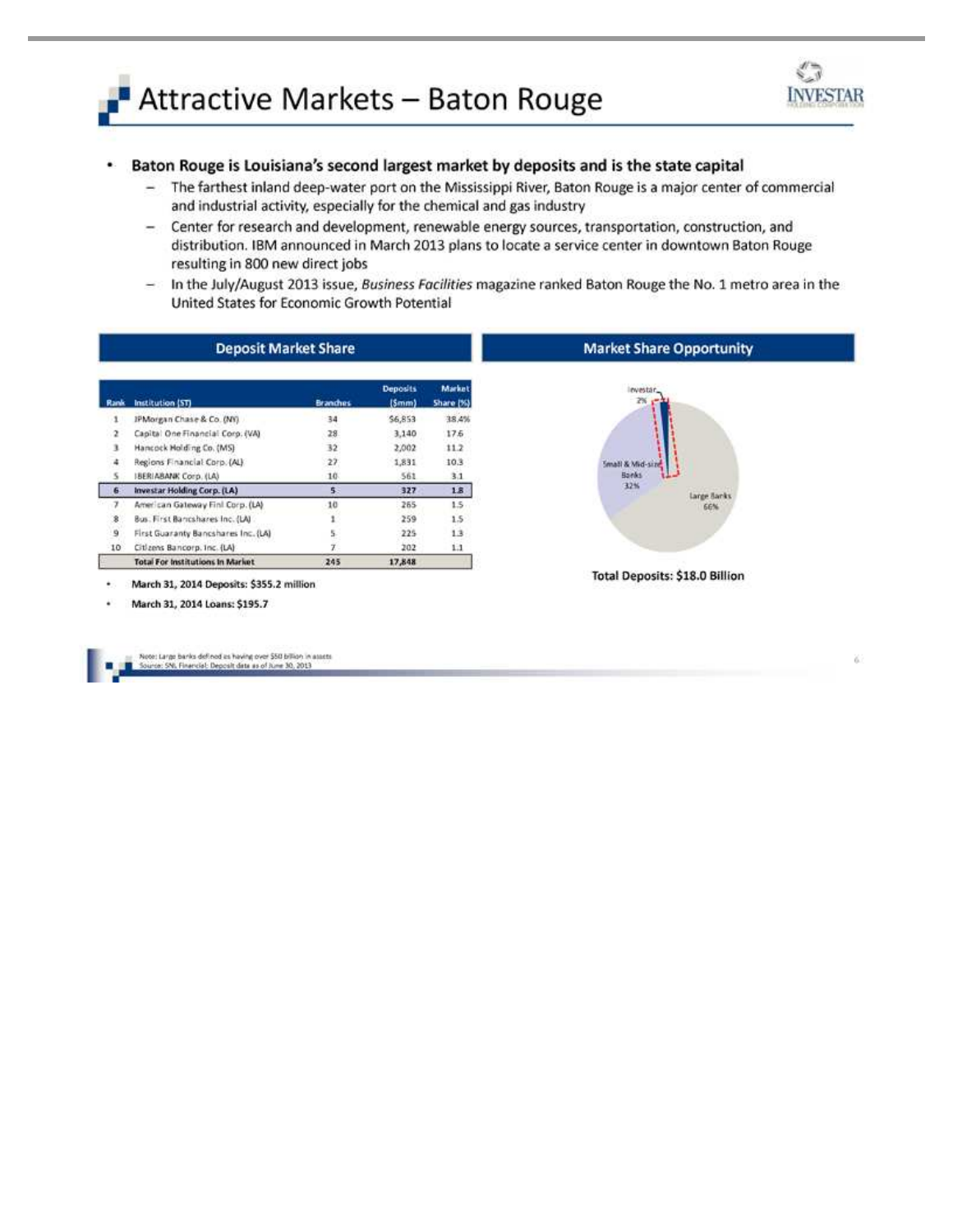



re Opportunity

#### New Orleans is Louisiana's largest city by population and deposits ۰

- $-$ Economy is driven by the hospitality and tourism industries - in 2012, nine million visitors spent a record \$6.0 billion in New Orleans
- Fifth largest port in the United States by cargo tonnage and becoming a major port for the cruise industry,  $\sim$ currently ranked the sixth largest U.S. cruise port
- In April, 2013, Bloomberg Rankings ranked the New Orleans metropolitan area No. 2 in its list of Top 12  $\blacksquare$ American Boomtowns, and Forbes ranked New Orleans sixth in its October 2013 listing of cities creating the most middle class jobs

| <b>Deposit Market Share</b> |                                         |                 |                          |                     | <b>Market Share Opportunit</b>        |
|-----------------------------|-----------------------------------------|-----------------|--------------------------|---------------------|---------------------------------------|
| Rank                        | Institution (ST)                        | <b>Branches</b> | <b>Deposits</b><br>(Smm) | Market<br>Share [%] | investor.<br>过海                       |
| 1                           | Capital One Financial Corp. (VA)        | 53              | 10,391                   | 32.4%               |                                       |
| 2                           | Hancock Holding Co. (MS)                | 45              | 4,927                    | 15.4                |                                       |
| 3                           | IPMorgan Chase & Co. (MY).              | 37              | 4,592                    | 14.6                |                                       |
| 冿                           | Regions Financial Corp. (AL)            | 34              | 2,380                    | 7.4                 |                                       |
| 5                           | First NBC Bank Holding Co. (LA)         | 26              | 2,289                    | 7.1                 | Small & Mid-size<br><b>Banks</b>      |
| 6                           | BERIABANK Corp. (LA)                    | 23              | 1,515                    | 4.7                 | Large Banks<br>45%                    |
| y                           | Gulf Coast B&TC (LA)                    | 15              | 801                      | 2.5                 | 55%                                   |
| ×                           | Fidelity Homestead SB (LA)              | 15              | 579                      | 2.1                 |                                       |
| 9                           | CB&T Holding Corp. (LA)                 |                 | 667                      | 2.1                 |                                       |
| 10                          | First Trust Corp. (LA)                  |                 | 507                      | I.6                 |                                       |
| 26                          | Investar Holding Corp. (LA)             |                 | 60                       | 0.2                 |                                       |
|                             | <b>Total For Institutions In Market</b> | 364             | 32,050                   |                     | <b>Total Deposits: \$32.0 Billion</b> |

March 31, 2014 Loans: \$110.8 million

icos: Large barios defined as having over \$50 billion in assets<br>ourse: SNL Financial: Deposit data as of June 30, 2013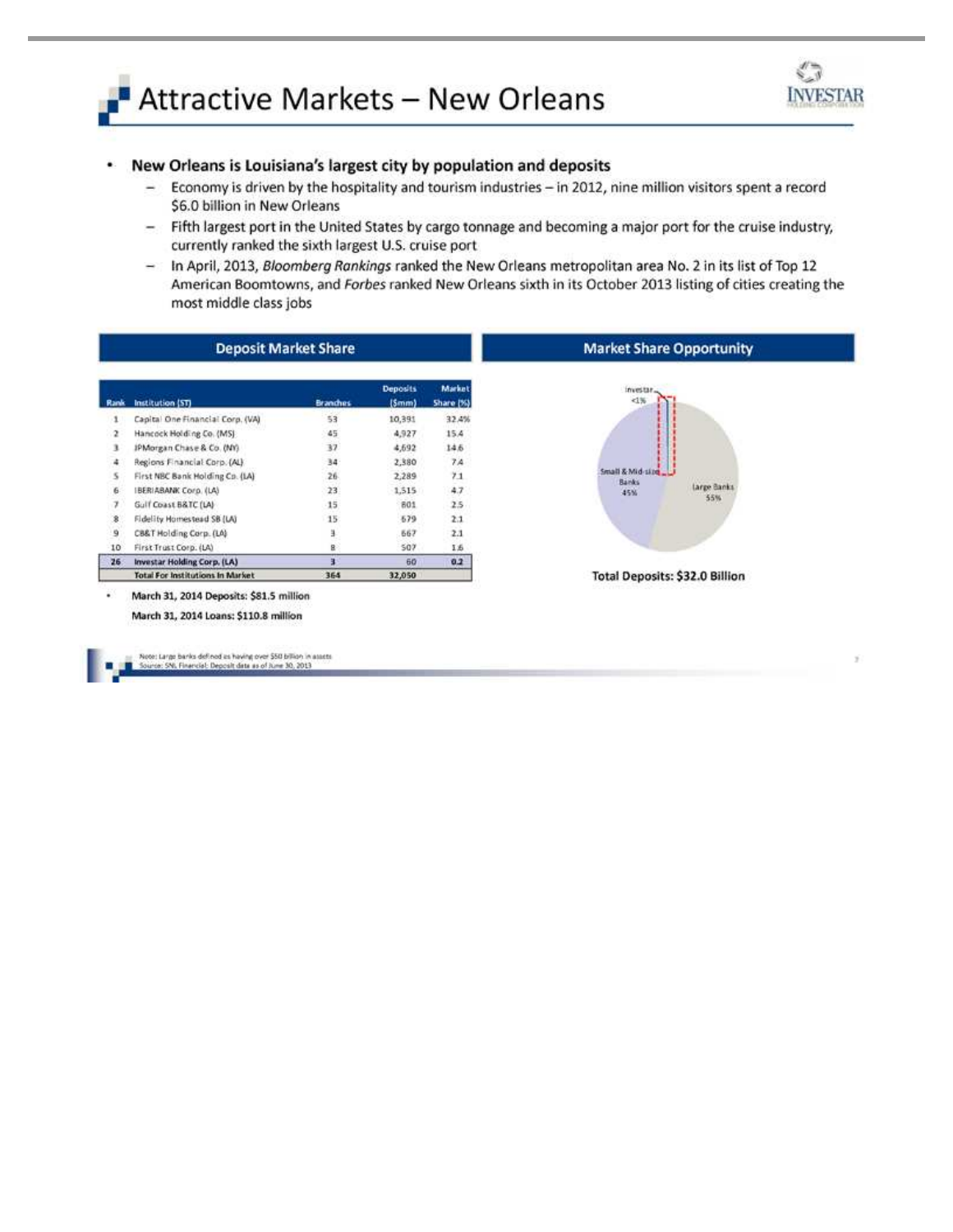



is.

## • Hammond is the commercial hub of a large agricultural segment of Louisiana

- Home to Southeastern Louisiana University (14,000 undergraduates)
- The economy has evolved from primarily agricultural to a major distribution hub
- Home to several large distribution centers including Wal-Mart, Home Depot and Winn Dixie

| <b>Deposit Market Share</b> |                                         |                 |                              |                     | <b>Market Share Opportunity</b> |
|-----------------------------|-----------------------------------------|-----------------|------------------------------|---------------------|---------------------------------|
| Rank                        | Institution (ST)                        | <b>Branches</b> | <b>Deposits</b><br>$\{5mm\}$ | Market<br>Share (%) | levestar.<br>$3 - 1$            |
|                             | First Guaranty Bancshares Inc. (LA)     | B.              | 630                          | 39.4%               |                                 |
|                             | Hancock Holding Co. (MS).               | 6               | 193                          | 12.1                | Large Banks                     |
| ı                           | First NBC Bank Holding Co. (LA)         |                 | 181                          | 11.3                | $17\%$                          |
| ÷                           | FPB Financial Corp. (LA)                |                 | 166                          | 10.4                |                                 |
|                             | Regions Financial Corp. (AL)            |                 | 136                          | 8.5                 |                                 |
| 6                           | Capital One Financial Corp. (VA)        |                 | 73                           | 4.6                 |                                 |
|                             | First Trust Corp. (LA)                  |                 | 64                           | 4.0                 | Small & Mid-size                |
| 8                           | JPMorgan Chase & Co. (NY)               |                 | 56                           | 3.5                 | <b>Banks</b>                    |
| 3                           | <b>Investar Holding Corp. (LA)</b>      |                 | 51                           | 3.2                 | 80%                             |
| 10                          | Fidelity Homestead SB (LA)              |                 | 23                           | 1.4                 |                                 |
|                             | <b>Total For Institutions In Market</b> | 39              | 1,599                        |                     |                                 |

Note: Large barks defined as having over \$50 billion in assets<br>Journe: SNL Financial: Deposit data as of June 30, 2013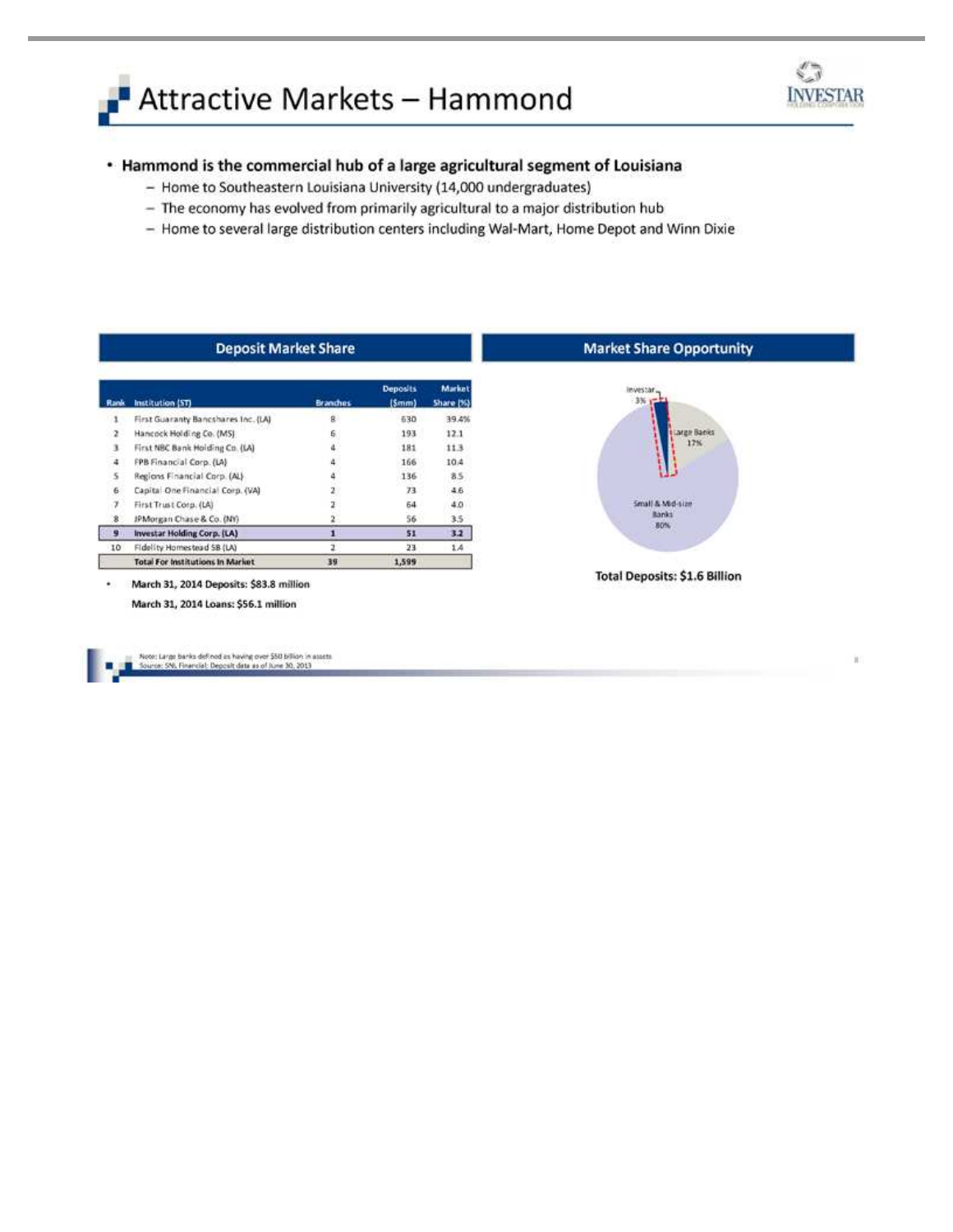



## • Lafayette is Louisiana's third largest city by population and deposits

- The economy is historically driven by the oil and gas industry, but healthcare now provides the most private sector jobs
- Experiencing economic diversification as the healthcare sector grows and companies such as Bell Helicopter open plants in Lafayette
- In Area Development magazine's 2013 "Leading Locations" study focusing on U.S. cities emerging from the recession, Lafayette received the top overall ranking due to the growth of the healthcare industry, including the completion and renovation of two medical centers and an unemployment rate of 3.5%

| Rank         | Institution (51)                  | Branches | <b>Deposits</b><br>(5mm) | <b>Market</b><br>Share [%] |
|--------------|-----------------------------------|----------|--------------------------|----------------------------|
| 1            | IBERIABANK Corp. (LA)             | 29       | 2,725                    | 27.3%                      |
| 2            | JPMorgan Chase & Co. (NY)         | 19       | 1,205                    | 12.1                       |
| 3            | MidSouth Bancorp Inc. (LA)        | 17       | 640                      | 6.4                        |
| 4            | Capital One Financial Corp. (VA)  | 10       | 624                      | 6.3                        |
| 5.           | Hancock Holding Co. (MS)          | ğ.       | 516                      | 52                         |
| ö            | Home Bancorp Inc. (LA)            | ğ        | 514                      | 5.2                        |
| 7            | Financial Corp. of Louisiana (LA) | 10       | 505                      | 5:1                        |
| $\bf{R}$     | Regions Financial Corp. (AL)      | 用        | 448                      | 4.5                        |
| $\mathbf{q}$ | Gulf Coast Bancshares Inc. (IA)   | 15       | 319                      | 3.2                        |
| 10           | Bank of Commerce & IC (LA)        | s        | 291                      | 2.9                        |
| 35           | Investar Holding Corp. (LA)       |          | 6                        | 0.1                        |
|              | Total For Institutions In Market  | 203      | 9,998                    |                            |



**Total Deposits: \$10.0 Billion** 

March 31, 2014 Deposits: \$43.6 million March 31, 2014 Loans: \$15.6 million

icce: Large banks defined as having over \$50 billion in assets<br>surce: SNL Financial: Deposit data as of June 30, 2013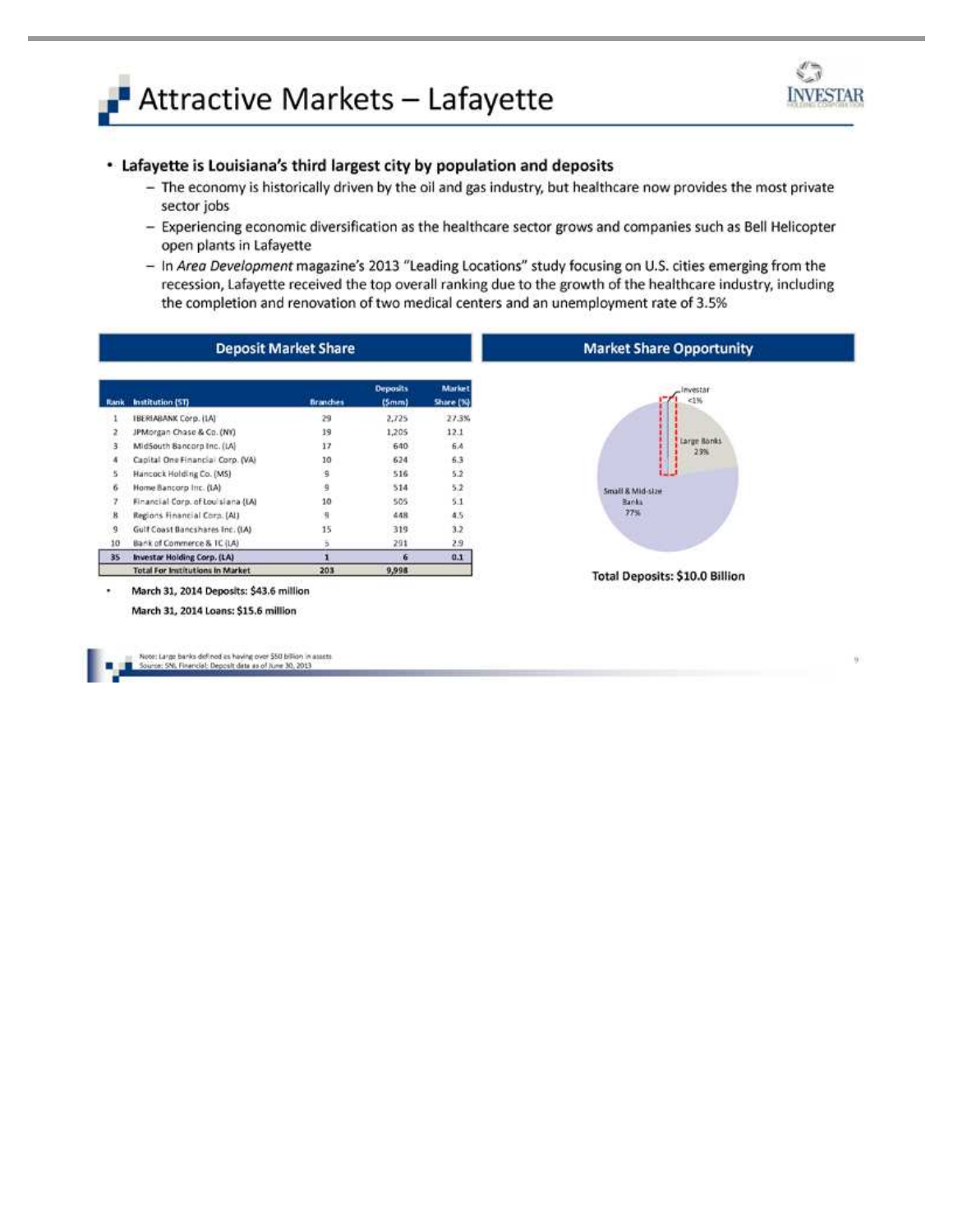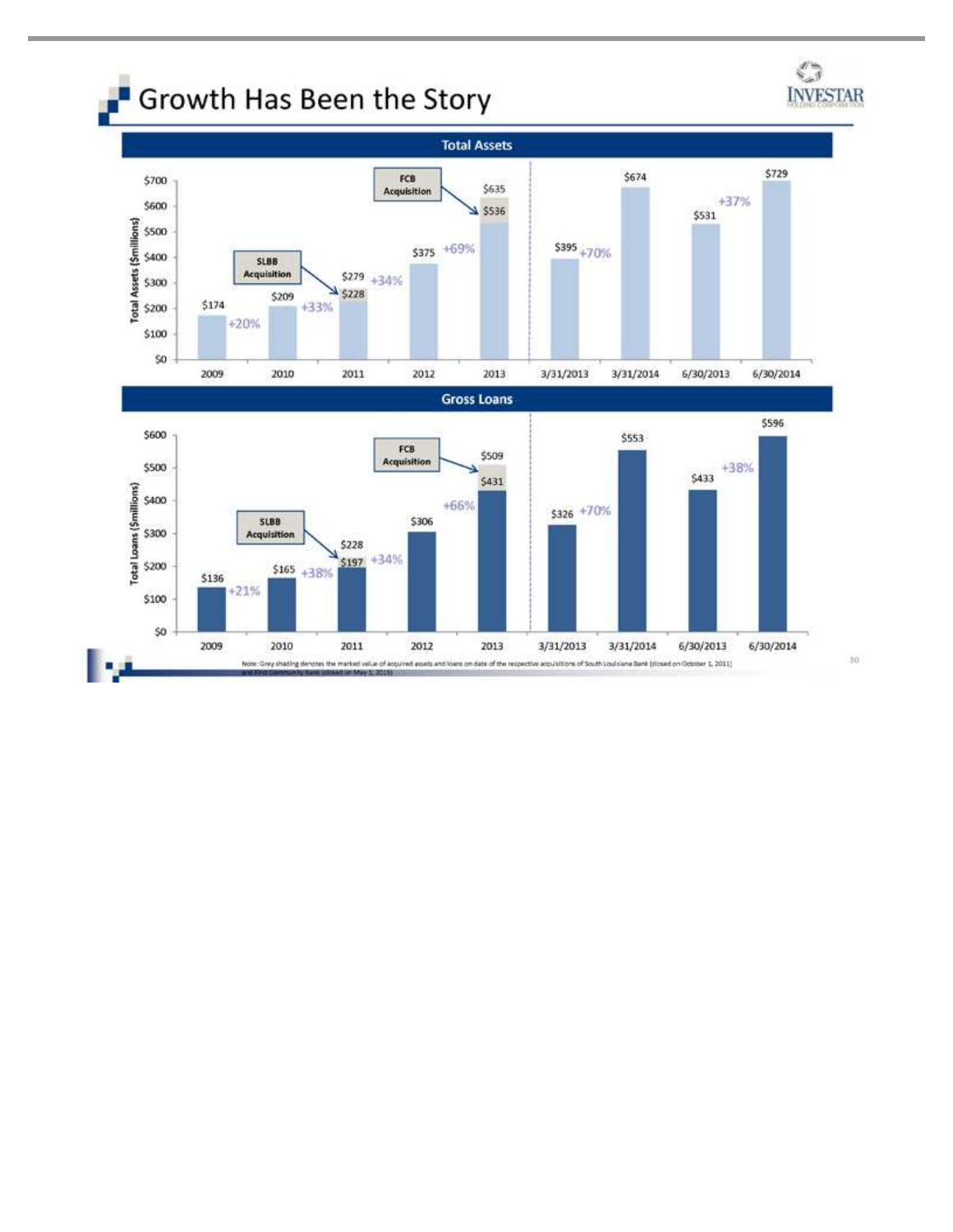



- Two whole bank transactions since 2011
- Processes and infrastructure established to analyze selective opportunities going forward

## **South Louisiana Business Bank**

#### Announced: June, 2011 ٠

- Closed: October, 2011
- 1 Branch in Prairieville, LA
- \$31.5 million in gross loans<sup>1</sup>
- \$38.6 million in deposits<sup>1</sup>

### Rationale

- Entered Ascension Parish with 3.4% deposit ۰ market share
- Capital accretive
- Management talent

## **First Community Bank**

- Announced: January, 2013
- Closed: May, 2013
- 2 Branches Hammond and Mandeville, LA
- \$77.5 million in gross loans<sup>1</sup>
- \$86.5 million in deposits<sup>1</sup>

### Rationale

- · Recorded bargain purchase gain (86% of book value)
- · Initial entrance into Hammond market plus another location in the New Orleans MSA

## **Current Landscape**

- . Focused on existing footprint and complementary markets in Southern Louisiana
- 63% of Louisiana-headquartered banks < \$250 million in assets<sup>2</sup> ٠
- 83% of Louisiana-headquartered banks < \$500 million in assets<sup>2</sup>

(1) Based on fair values at time of dosing<br>  $(2)$  As of March 31, 2014